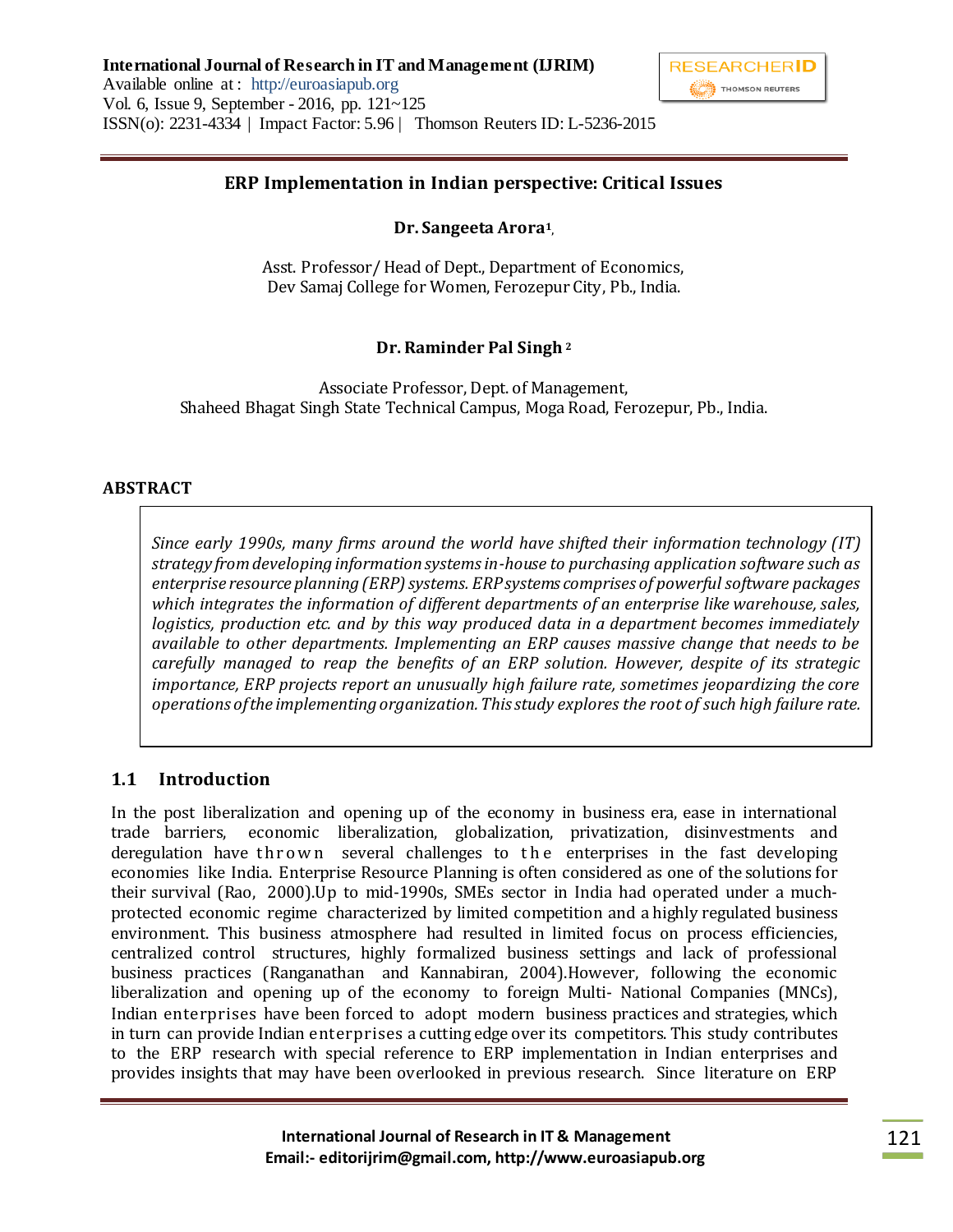implementation and factors inhibiting it in Indian industry is relatively sparse, this research helps to narrow this knowledge gap by investigating ERP implementation at Indian enterprises. This paper identifies the critical failure factors that influence failures of ERP implementation in India.

# **1.2 Enterprise Resource Planning**

Enterprise Resource Planning (ERP) is an integrated enterprise – wide information system. It integrates the information system of an organization and automates most of its field of operation business functions. The main advantages of ERP packages are improved efficiency, information integration for better decision making, faster response time to customer queries, etc. The indirect benefits include better corporate image, improved customer goodwill, user satisfaction and so on. Other benefits are operational integration, flexibility, better analysis, planning and decision making capabilities in addition to using latest technology. ERP is a high technical cross-functional information system which is designed to improve organizational performance and competitiveness by streamlining business Processes and eliminating duplication of work and data (Kwahk and Ahn, 2010). Many businesses have adopted ERP as a tool to achieve strategic competitive advantages (Ngai et al., 2008).

## **1.3 Enterprise Resource Planning Implementation Life Cycle**

ERP implementation life cycle is the process of implementation of Enterprise Resource Planning system in any organization. It involves many steps and phases right from the initiation, planning of the implementation project, analysis, designing, realization, transition and operations. ERP implementation life cycle highlights the different phases in implementation of an ERP system. It starts right from the screening of the ideal ERP package which is suitable for the company. The steps involved in the ERP implantation life cycle are as follows:

1. **Package selection:** This is the first step of the life cycle wherein the perfect ERP package has to be selected which fits in according to the business environment. In the screening process, the ERP packages which are not suitable are eliminated. The package has to be carefully chose and testified. The right selection will determine the success of the ERP implementation. A proper study and research should be done before selection.

**2. Project Planning:** A proper planning of the project implementation process should be done and designed. The resources have to be allotted and the team members have to be selected.

**3. Gap analysis:** GAP analysis is an important step in the ERP implementation life cycle. GAP analysis is done to analyze the current situation of the organization and the future position as required.

**4. Reengineering:** Reengineering is required to be done as the process of implementation involves many changes and alterations. The job responsibilities of the employees and the number of employees may be altered as well. This step is done for making the business process more efficient.

**5. Training:** Training of the employees is started along with the implementation process in the ERP implementation life cycle. The employees take time to get used to the new system so as to be able to run the system smoothly later. They get time at this stage to learn the software and its feature and become self sufficient in order to be able to operate later when the consultants and vendors finish and leave.

**6. Testing:** Testing is an important step and is performed so that the errors can be found and solved before the actual implementation process.

**7. Implementation:** This step is done when the data conversion is done and the work of the database is over. After the configuration and testing is completed, the actual implementation is done. One the new system is implemented, the old system is removed. The end user is trained as to how to use the new system.

**8. Maintenance:** Maintenance is done in the post implementation phase of the ERP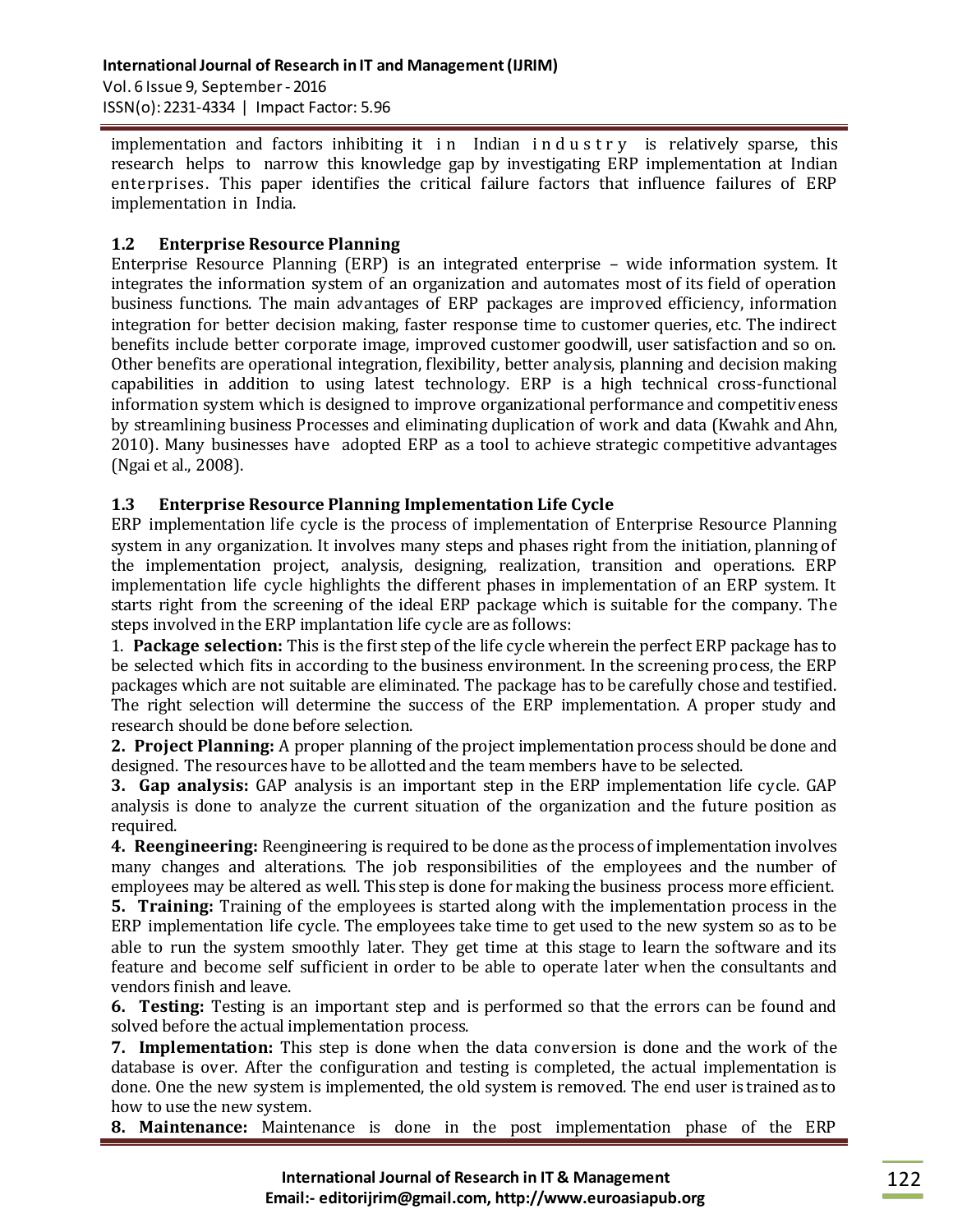implementation life cycle. The problems are identified and employees learn how to deal with it. Maintenance is also an important stage of the life cycle.

These are the different stages an ERP project goes through during an ERP implementation life cycle. It is important to carefully complete these steps in details in order to run the ERP project successfully. After the implementation is done, maintenance is also important and the system must be updated regularly to keep up with the changes in the technology.

## **1.4 Reasons for ERP Implementation failures:**

**1. Doing it in the first place**: Even before implementation the company is faced with the dilemma of whether they really require it or not. Often large ERP implementation projects fail before they even start. Most of the companies in India are unhappy with their current system become convinced their reporting, integration, or efficiency problems lie in the software they are using. Convinced the grass is greener on the other side of the fence, they embark on a large, risky, and expensive ERP replacement project, when a simple tune-up of their current system, or a small addon application, such as a better reporting system or employee portal, would address the problem at a fraction of the cost. Even a re-implementation of the same software is usually less costly than switching to another software vendor. The corporate in India are blindly trying to follow the western corporate and embarking on latest technologies.

**2. No clear destination**: If you don't know where you're going, any path will get you there. Once an organization makes the decision to implement a new ERP system, the first step is to have a clear definition of success. Often, lack of consensus on the problems being solved, the outcome desired, or the specific financial justification of the project, leads to challenges later in controlling the scope and maintaining executive sponsorship. Having a clear destination means defining the important business processes, financial benefits, and deadlines up front and making certain stakeholders agree how to address them. Without a strong definition of success, the end point becomes a moving target.

**3. A good plan or just a plan**: What Eisenhower famously said about planning (its not the plan, its the planning) does not apply to ERP systems. A detailed plan is very necessary for successful implementation. All projects of this size start with some kind of plan. However, more times than not, the plan are not realistic, detailed, or specific enough. Companies build a high-level plan with broad assumptions or underestimate the amount of business change involved. Despite how obvious this sounds, it remains the most common mistake companies make. To be a good plan, it needs to identify all the requirements and the people who are going to work on them. It needs to be at a level of detail where a knowledgeable person can visualize the work, usually in work blocks of a few days. It needs to have a logical sequence of tasks, like leaving time in the schedule to fix bugs found in test cycles. Until you have a good plan, you really do not know when the project will end or how much it will cost.

**4. Part-time project management is required:** A person experienced in project management makes lot of difference. There is some debate whether project management is a skill all good managers should have or whether the field will eventually develop into its own professional discipline, just like there are registered engineers, nurses, and lawyers. Putting that debate aside, it is clear software projects of this size need their own dedicated, experienced project managers. Asking the executive sponsor or the business owner to also manage the project as a part-time adjunct to their main role means neither job will be done well. Not just a scorekeeper, the project manager needs to be an active leader pushing for accountability, transparency, and decisiveness.

**5. Under-estimating the resources required:** The most common blunder happens with resources projected. Having a solid understanding of the internal and external resources needed to complete the project is critical. For internal resources, understanding the time commitment needed from business users, typically in the Finance, Accounting, or Human Resources departments, is one of the most commonly underestimated areas. During critical phases of the project, it is often necessary to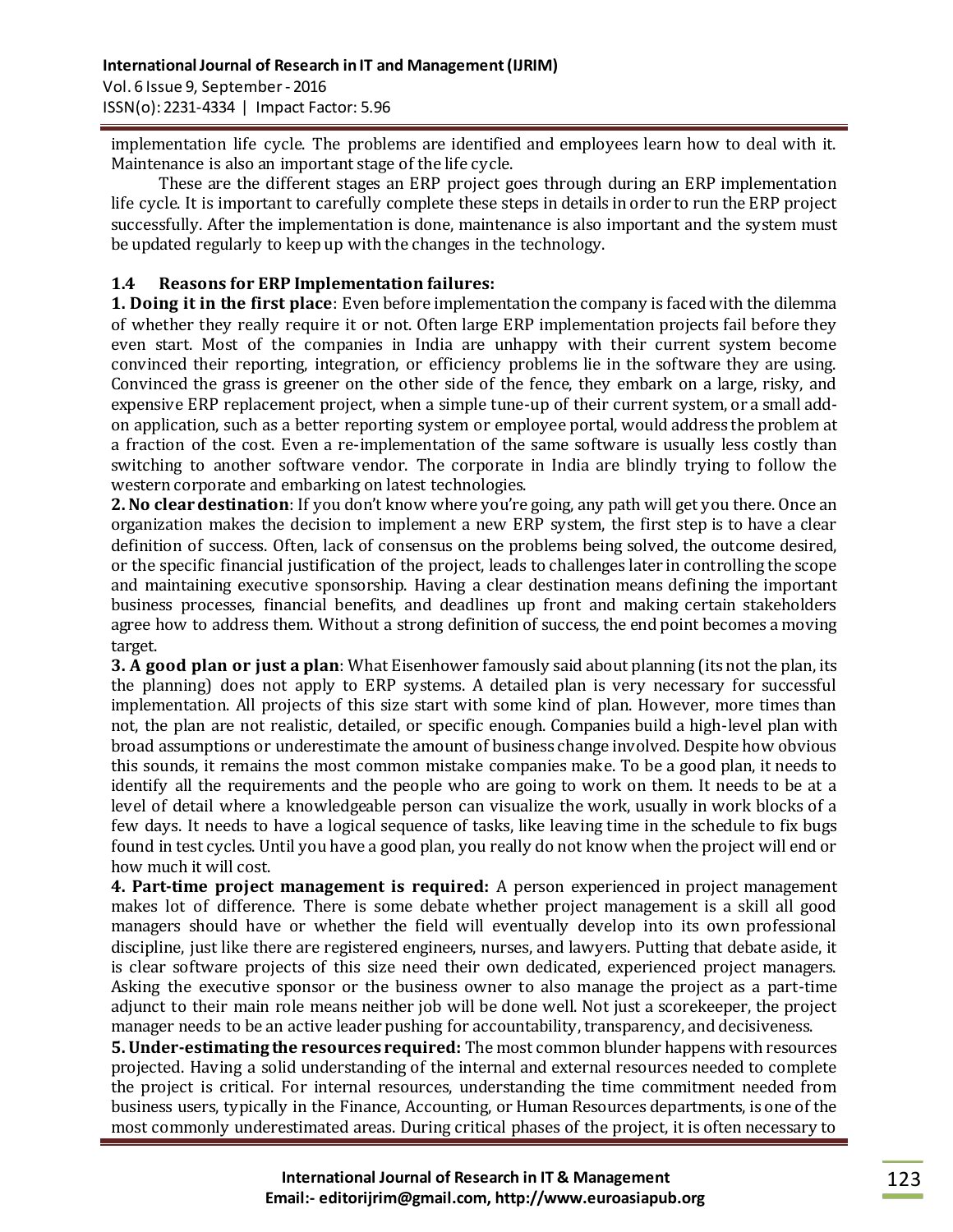ISSN(o): 2231-4334 | Impact Factor: 5.96

back-fill the majority of transactional employees by bringing in temporary resources. This frees up the users of the new system so they have time for implementation and training. For external resources, having an agreement up-front with your consultants and contractors about the specific duration, skills, and quantity of resources needed is critical.

**6. Over-reliance on the consultants**: Too much dependability on consultant can make the team more redundant. Most ERP implementation projects involve consultants, for the expertise, bestpractices, and additional resources they bring. While their outside experience is definitely helpful for a project, there is a risk that the company can become over-reliant on the consultants. The company needs to maintain control over the key business decisions, hold the consultants accountable, and have an explicit plan to transfer the knowledge from the consultants to the internal employees when the project is winding down.

**7. Customization:** This aspect makes it or breaks it for an ERP tool. Most companies these days understand that customizing their ERP system adds risk, time, and cost to the project. In fact, customizations, along with interfaces and data conversion, are the main areas of technical risk in ERP implementations. Perhaps more surprising is that in a recent survey, less than 20% of respondents implemented their ERP system with little or no customization. Despite the risk and expense of customizations, most companies find it enormously difficult to control the project scope by turning down customizations. Customizations always start out small, but incrementally grow to become the technical challenges that derail these projects. Few ERP implementations have zero customizations, but take a very firm line on justifying even the smallest ones and manage them tightly. The problem of customization has become a major problem of Indian SMEs because of their old fashioned style of working, employees resistance to adapt to new technologies and less technical knowledge.

**8. On the job training:** Experience makes a lot of difference. The typical lifespan an ERP system within an organization is 10 to 12 years. With that in mind, most employees in a company have been through one or two ERP implementations in their career. Just as you would not be comfortable with a surgeon as their first or second patient, the leaders of your ERP project, both internal and external, need to have experience implementing your specific chosen system several times. This is one of the major benefits to working closely with an outside consultant or directly with the software vendor.

**9. Insufficient testing:** Testing should be treated as the rectifying stage. When schedules get tight, reducing the number and depth of test cycles is one of the first areas that often get cut. The purpose of testing in an ERP project is not to see if the software works. The purpose is to see if the system meets your business needs and produces the output you need. Reducing testing may not leave defects undiscovered, but it certainly increases the risk the ERP system will be missing important functions or not be well accepted by end users.

**10. Not enough user training:** Management shouldn't hurry to start using the tool without adequate training by the users. Today's modern ERP systems are being used by more and more personnel within a company. Beyond the Finance and Accounting departments, modern systems also cover procurement, supply chain functions, compliance, customer relationships, sales, and much more. If the system includes human resources or expense reporting, then essentially all employees use the system. Training hundreds or thousands of users, to the right depth, at just the right time, is no easy task. Leaving training to a small phase at the end of the project makes it very difficult for users to get the training they need to understand the system and have a positive first impression at the roll-out.

If ERP systems are the nervous system of a company, then doing an ERP implementation is like brain surgery: only to be attempted if there is a really good reason and not soon to be repeated. Unfortunately, ERP implementation projects in Indian enterprises often fall victim to some of the same problems that are faced while implementing by any large, complex project in developed